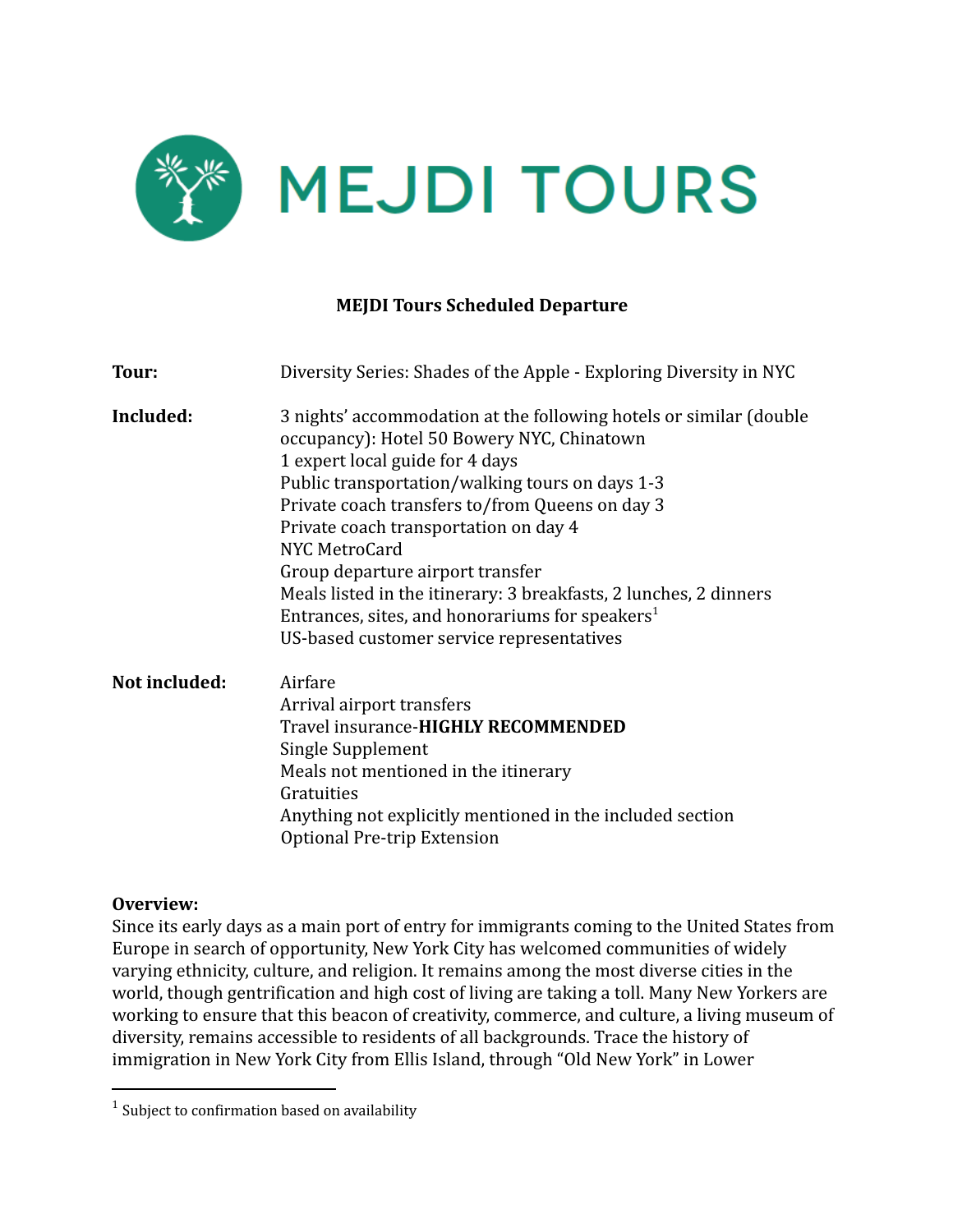Manhattan, into some of the world's most diverse neighborhoods today and study the effects of wide-spread diversity on this booming metropolis. Examine inequalities in gender, age, race, religion, ethnicity, sexuality, and socioeconomic status that exist in diverse communities, especially in large cities, and how those disparities play out between neighborhoods. Explore the city that rebuilds and transforms itself again and again, through adversity, cultural shifts, and urban challenges, and continues to emerge as a vibrant microcosm of age, race, sexual orientation, religion, and culture.

# **Itinerary:**

## **Day 1: Arrival - Lower Manhattan**

Arrive into New York City. Transfer to your hotel in Lower Manhattan (on own). Then, meet your guide and set the stage for an exploration into the rich diversity of NYC with a **walking tour of Lower Manhattan**, the cradle of New York City and home to some of the city's oldest and most historic sites. Visit the **Tenement Museum**, whose two historical tenement buildings were home to an estimated 15,000 people, from over 20 nations, between 1863 and 2011. See **The Daily Forward Building** (outside only), where Jewish socialists championed for workers' rights in the early 1900s and the Jarmulowsky Bank Building (outside only), with whom many early immigrants entrusted their savings. This evening, stroll the narrow streets of **Little Italy**, lined with tenement buildings that were once home to Italian-American immigrants who settled the area in the late 1800s, and **Chinatown**, a vibrant neighborhood full of markets, shops, and restaurants, predominantly populated by Asian-American immigrants, and join the group for a **welcome dinner** at a local restaurant. *Overnight: Hotel 50 Bowery NYC, Chinatown (D)*

#### **Day 2: The West Village**

This morning at your hotel, **meet with a representative from John Jay College of Criminal Justice for a discussion on systemic racism in law enforcement** and how their commitment to educating traditionally underrepresented groups and increasing diversity in the workforce helps bridge these social disparities. Then, hop on the subway and head to the **West Village**. Stroll along the quaint cobblestone streets, lined with designer boutiques and trendy restaurants and take in the open and arty vibe of the Village. See notable sights that shaped the neighborhood, including the Stonewall Inn bar, the site of the 1969 riots that launched the gay rights movement. **Meet with a representative at The Lesbian, Gay, Bisexual, and Transgender Community Center** and learn how The Center empowers New York's LGBTQ community to lead healthy and successful lives, celebrates diversity, and advocates for justice and opportunity. **See original art from local artists in the LGBTQ community** and hear how The Center promotes art as a catalyst for progressive social change. Enjoy time on your own in The Village for lunch, then **meet with a representative from I Am Your Protector, a community of people who speak out and stand up for one another across dimensions of religion, ethnicity, gender, and sexual orientation** with a goal of transcending perceived lines of division between different communities. Hop back on the subway and transfer to the **9/11 Memorial & Museum**. At the site, discuss the aftershocks of this horrific tragedy on New York City, and the rise of Islamophobia in NYC, post 9/11. Learn about the Islamic Community Center and mosque, known as "Ground Zero Mosque," and the controversy surrounding its proposed construction blocks from the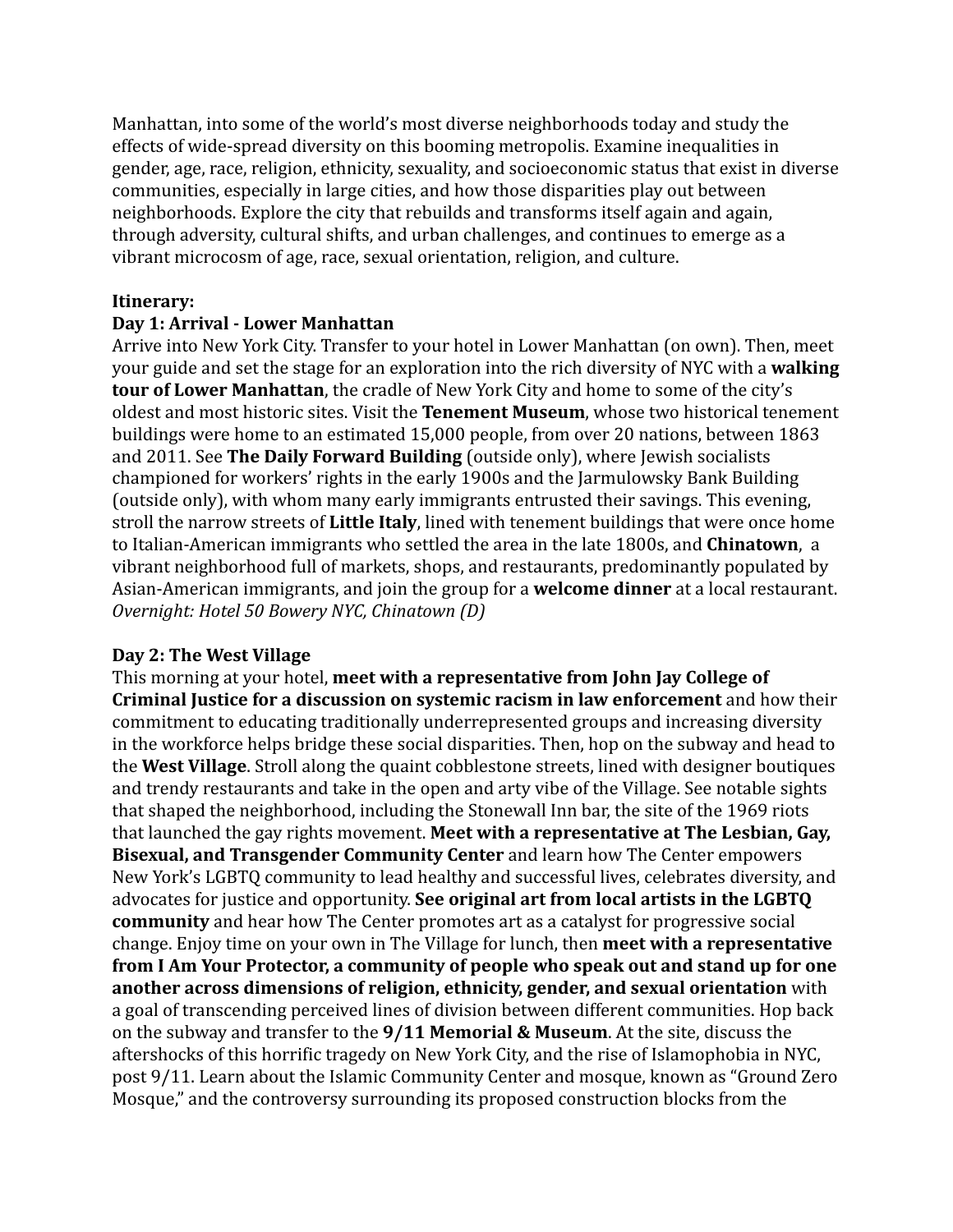former site of the World Trade Center. Enter and explore the museum on your own (optional) and return to your hotel via public transportation at your leisure. Enjoy dinner on your own this evening.

*Overnight: Hotel 50 Bowery NYC, Chinatown (B)*

### **Day 3: Queens**

Transfer to **Queens**, and start the day at the **Queens Museum**, a lesser-known engaging and educational art museum located on the World's Fair Grounds at Flushing Meadows-Corona Park area of Queens. Tour the museum and get an overview of the city via a scaled-down 3D model of all five boroughs. Discuss what each has to offer and the differences that make each borough unique. Continue via public transit to **Jackson Heights** and **meet up with a local Jackson Heights historian for a walking discussion on racial stereotypes and immigrant portrayal in pop culture and film**. Pass by the restaurant used as the set for "McDowell's Restaurant" in the movie Coming to America and unpack issues of assimilation and integration from the 2015 PBS documentary, In Jackson Heights (recommended pre-trip viewing). Then, **take a guided walking culinary & culture tour of New York's (and arguably the world's) most diverse neighborhood**. Stop at bakeries, cafes, and restaurants from several of the neighborhood's predominant ethnicities and sample authentic dishes from around the world. **Chat with local immigrants and restaurant owners and hear first-hand stories about the sought after "American Dream"** and what that looks like for an immigrant living in NYC today. **Meet with an English as a Second Language (ESL) expert and educator** and learn how education and language learning plays a role in immigrant integration in a neighborhood that is home to ~167 different languages. Return to Lower Manhattan and join the group for a **farewell dinner** near your hotel this evening.

Overnight: *Hotel 50 Bowery NYC, Chinatown (B, L, D)*

#### **Day 4: Brooklyn**

Transfer to **Brooklyn** this morning and set off on a **walking tour Bedford-Stuyvesant** (known as Bed-Stuy), a center of African-American culture since the early 20th century and home to black cultural icons from Jackie Robinson to Jay-Z. **Walk the Bed-Stuy murals, colorful street art celebrating the black community and depicting famous Bed-Stuy residents, with a local African American author and journalist and talk about the history and importance of black communities in NYC** and the growing shift toward racial consciousness due to the Black Lives Matter movement. Transfer to south Brooklyn, home to one of the largest Orthodox Jewish communities outside of Israel. En route, examine the effects of cyclical gentrification, racism, and ageism as many Brooklyn neighborhoods shift toward becoming more youthful and "trendy." **Meet with a leader from the Hasidic Jewish community and a female Arabic Christian priest for a discussion about religious diversity in Brooklyn** and enjoy a **farewell lunch** at a popular Middle Eastern restaurant that helped to feed Brooklyn's immigrant populations during the Covid-19 crisis. Then, transfer to the airport for your flight home. *(B, L)*

#### **Optional Pre-Trip Extension: Ellis Island & The Statue of Liberty**